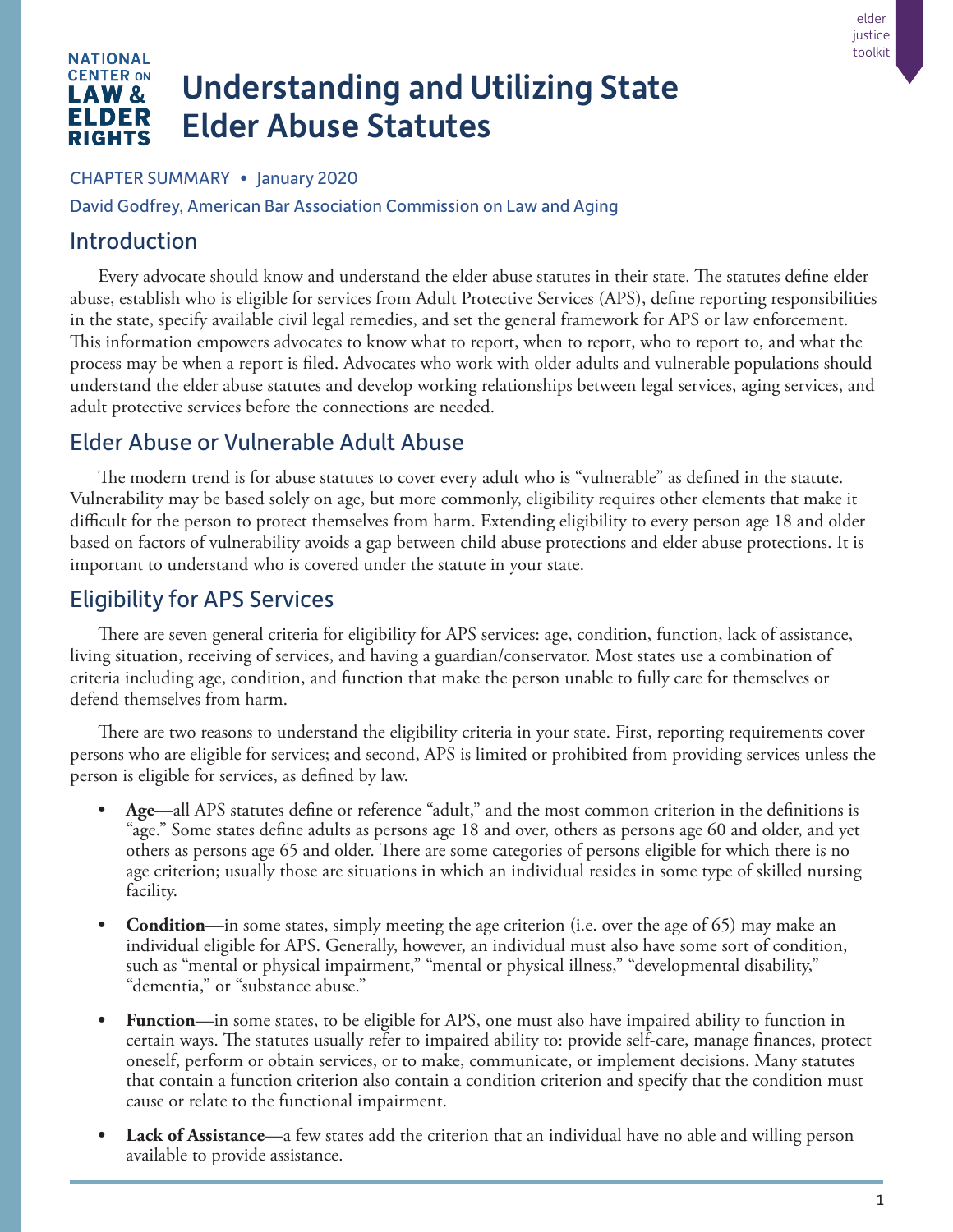- **Living Situation—in** some states, the setting (domestic/community vs. institutional) in which an individual resides is another criterion. This criterion generally is applied in one of the following ways: (a) individuals in certain living situations are eligible if other criteria are met; (b) individuals in certain living situations are deemed eligible solely by virtue of their living situation; or (c) individuals in certain living situations are not eligible because an agency other than APS is responsible for investigating allegations that those individuals have been abused, neglected, or exploited.
- **• Receiving of Services**—a few states include the receipt of certain services as a criterion. Most statutes that contain this criterion also contain other criteria, such as age or function. In other words, receipt of these services alone is usually not sufficient to make a person eligible for APS.
- **• Having a Guardian or Conservator**—in some states, an individual who has had a guardian or conservator appointed by a court or who has been judged by a court to be incapacitated is deemed to be eligible.

### **PRACTICE TIPS**

- For APS to offer help, the person needs to be covered by the definition in the state statute as eligible for services. Sometimes, the factors that make a person vulnerable are hard to detect in a first interview. Providing details about how the person is vulnerable in the report can open the door to help.
- Not everyone who is abused fits the description of a person eligible for services in a particular state. The laws may not empower APS to help someone who does not fit the definition of eligible for services. It is important to help persons not eligible for services from APS to get other assistance to recover and restore safety, trust, and dignity.

# Elder Abuse Definitions

Elder abuse statutes define the elements of abuse in each state, and vary by state. The most common general categories of abuse are physical, psychological/emotional/mental/verbal, sexual, exploitation, financial exploitation, neglect, abandonment, and self-neglect. All forms of abuse are not defined in the statutes of each state.<sup>1</sup> The definitions vary widely. In 2016 the Centers for Disease Control <u>published uniform definitions for</u> [elder abuse for data collection purposes.](https://www.cdc.gov/violenceprevention/pdf/ea_book_revised_2016.pdf) Here are the uniform definitions published by the CDC:

#### Physical Abuse

The intentional use of physical force that results in acute or chronic illness, bodily injury, physical pain, functional impairment, distress, or death.

### Sexual Abuse

Forced and/or unwanted sexual interaction (touching and non-touching acts) of any kind with an older adult.

### Emotional / Psychological Abuse

Verbal/nonverbal behavior that results in the infliction of anguish, mental pain, fear, or distress, that is perpetrated by a caregiver or other person who stands in a trusted relationship to the elder.

### **Neglect**

Failure by a caregiver or other person in a trusted relationship to protect an elder from harm, or the failure to meet needs for essential medical care, nutrition, hydration, hygiene, clothing, basic activities of daily living, or shelter, which results in a serious risk of compromised health and/or safety, relative to age, health status, and cultural norms.

<sup>1</sup> Types Of Abuse: Comparison Chart Of Provisions in Adult Protective Services Laws, By State [aemqa.americanbar.org/content/dam/](https://aemqa.americanbar.org/content/dam/aba/administrative/law_aging/Abuse_Types_by_State_and_Category_Chart.pdf) [aba/administrative/law\\_aging/Abuse\\_Types\\_by\\_State\\_and\\_Category\\_Chart.pdf](https://aemqa.americanbar.org/content/dam/aba/administrative/law_aging/Abuse_Types_by_State_and_Category_Chart.pdf)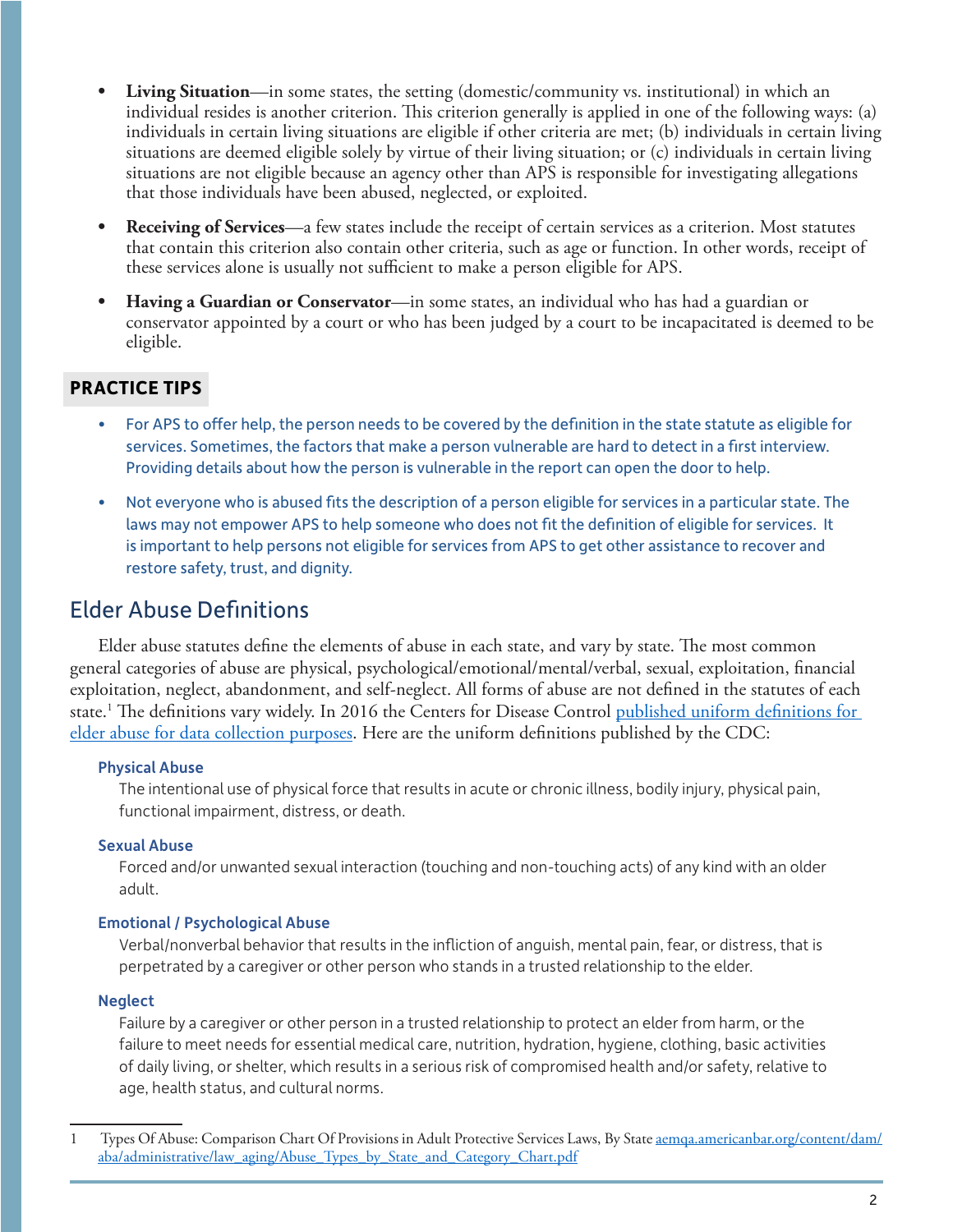#### Financial Abuse / Exploitation

The illegal, unauthorized, or improper use of an older individual's resources by a caregiver or other person in a trusting relationship, for the benefit of someone other than the older individual.

The CDC did not create uniform definitions for abandonment, abduction, criminal record identity theft, medical abuse, resident-to-resident abuse/aggression, self-neglect, or violation of rights. Definitions under state law will vary, and states may include forms of abuse not included in the CDC uniform definitions.

Abuse definitions help to define the criteria of what is acceptable or unacceptable behavior. APS uses the state-specific definitions to determine if abuse can be substantiated. Substantiating abuse triggers availability of programs and services. Law enforcement uses the definitions to determine if criminal charges are appropriate.

Abuse as defined in the elder abuse laws may directly be criminal violations, or law enforcement, and prosecutors may translate the actions defined in the elder abuse laws into criminal laws based on other criminal law statutes or other accepted definitions of crimes. Elder abuse and criminal laws may allow enhanced punishments for crimes committed against persons covered under the elder abuse statute.

Understanding how this works in your state leads to better understanding of what prosecution efforts are possible.

| <b>Elder Abuse</b>                                                                                                                                                                                                                  | Possible Criminal Charges                                                                                                                                                                                                                                                                    |
|-------------------------------------------------------------------------------------------------------------------------------------------------------------------------------------------------------------------------------------|----------------------------------------------------------------------------------------------------------------------------------------------------------------------------------------------------------------------------------------------------------------------------------------------|
| Physical Abuse is defined as an act,<br>rough treatment, or punishment<br>that may result in injury, pain, or<br>impairment.                                                                                                        | Aggravated assault; assault; attempted murder; battery; domestic<br>violence; elder abuse; false imprisonment; felony murder;<br>homicide by abuse; kidnapping; manslaughter; murder; unlawful<br>imprisonment; unlawful restraint.                                                          |
| Sexual Abuse is defined as sexual contact<br>or non-contact (e.g., voyeurism) of any<br>kind, with an older person, without<br>agreement from that person.                                                                          | Aggravated assault; assault; assault with sexual motivation; battery;<br>domestic violence; elder abuse; indecent liberties; rape; sexual<br>assault; sexual battery; trafficking; voyeurism.                                                                                                |
| Psychological Abuse is defined as verbal<br>or emotional abuse causing suffering,<br>emotional pain, or distress.                                                                                                                   | Elder abuse; harassment; hate crimes; malicious harassment;<br>stalking; violation of no contact/protection order.                                                                                                                                                                           |
| Neglect & Abandonment is defined<br>as intentional or unintentional failure<br>or refusal to provide care or help to an<br>older adult to whom a duty of care is<br>already owed. Abandonment can be an<br>extreme form of neglect. | Neglect; abandonment; elder abuse; felony murder; manslaughter;<br>murder; negligent/involuntary homicide.                                                                                                                                                                                   |
| Financial or Material Exploitation is<br>defined as the illegal or improper use of<br>an older person's money or property.                                                                                                          | Elder abuse; embezzlement; exploitation; forgery; fraud (credit<br>card, tax, or Medicaid); identity theft; larceny; money laundering;<br>obtaining a signature by force; fraud or coercion; residential<br>burglary; theft; theft of motor vehicle; trafficking; financial<br>exploitation. |

The US Department of Justice, Elder Justice Initiative publishes an excellent [chart of common Elder Abuse](https://www.justice.gov/elderjustice/file/886971/download)  [definitions, with corresponding criminal charges.](https://www.justice.gov/elderjustice/file/886971/download)<sup>2</sup>

<sup>2</sup> Additional details can be found in "[Legal Issues Related to Elder Abuse, A Pocket Guide for Law Enforcement,](https://www.bja.gov/Publications/ABA-ElderAbuseGuide.pdf)" by Lori Stiegel, JD, of the American Bar Association Commission on Law and Aging (2014).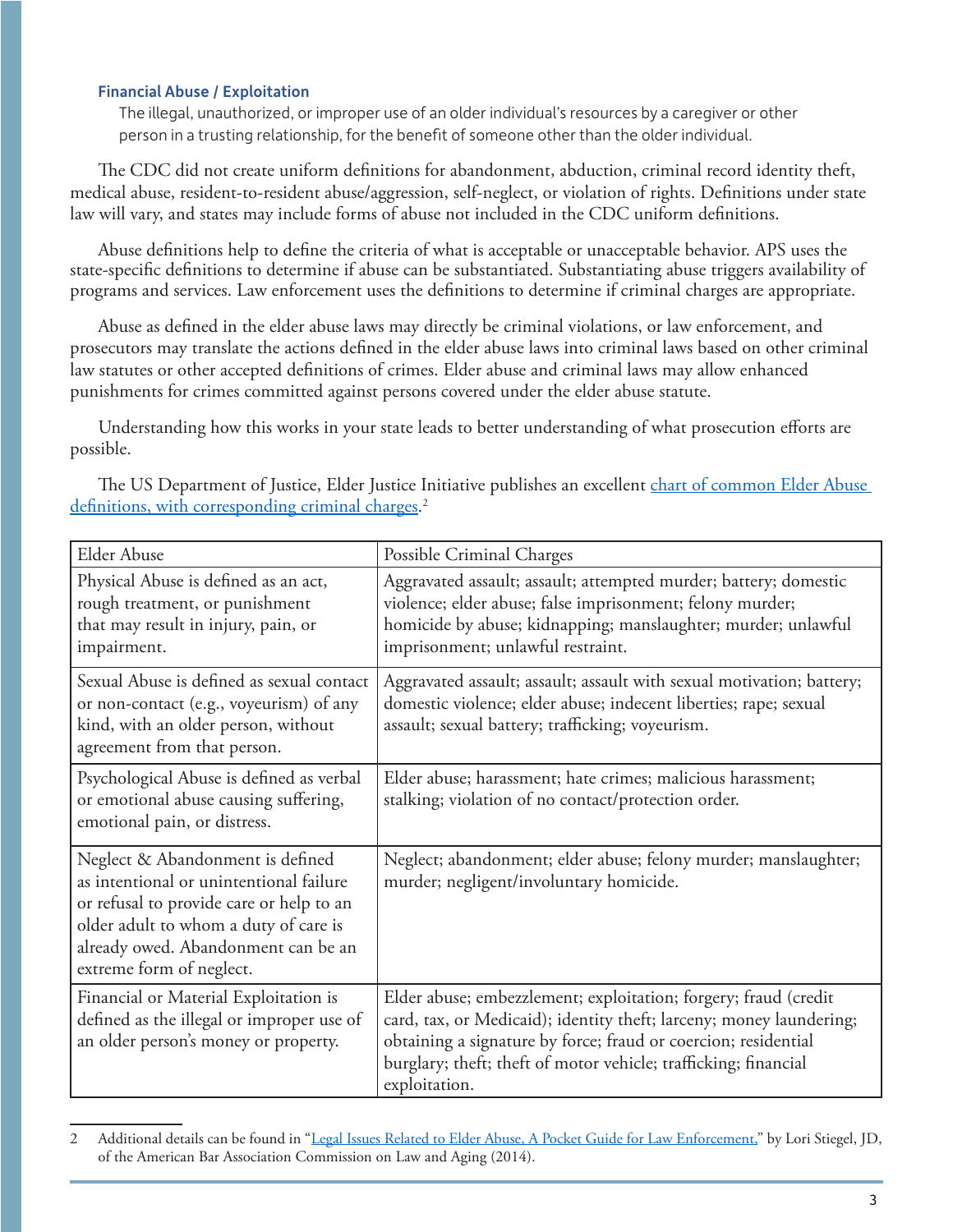### **PRACTICE TIPS**

- Not all harmful acts fit a state's definition of elder abuse. It is important to offer assistance that helps the person restore trust, dignity, and improve safety, even if the act does not fall into elder abuse as defined in the state statute.
- The relationship between criminal laws and elder abuse laws can be very complex. A lot of crimes are not covered by the limited definitions of abuse in elder abuse statutes and should still be prosecuted.
- Due process protections require proving elements for a criminal prosecution that often go beyond the obvious bad act. Virtually all criminal laws require proving the intent of the person who committed the crime. On the civil side, APS can often provide services without needing to establish intent—APS merely needs to show that the defined act of abuse took place.
- The client of the prosecutor is the state. Victim centered prosecution has become the norm. Prosecution can proceed without consent of the victim, because the prosecutor represents the government.

# Civil Provisions to Address Elder Abuse & Financial Exploitation

There are three primary roles for civil legal action when elder abuse has taken place. First, actions to stop further abuse; second, actions to recover money or property that has been stolen; and third, actions to seek damages for pain, suffering, and other injuries. A starting place is to read your state's abuse statutes and corresponding civil litigation statutes. Some states provide specific causes of action for defined elder abuse or exploitation and may include special provisions on recovery of costs or other enhancements. Most civil litigation is based on tort law, contract law, or probate and trust law. The National Center for Victims of Crimes has a [draft Model Civil Provisions on Elder Financial Exploitation,](https://www.elderjusticecal.org/uploads/1/0/1/7/101741090/model_civil_provisions_on_elder_financial_exploitation.pdf) offering guidance on legal reform. The chart below suggests possible civil actions based on common definitions of elder abuse in elder abuse statutes. There are things to consider before pursuing litigation: if there is a recognized and viable cause of action, if you can prove damages, and if you can recover damages if awarded. Not all options below are available in each state, and your state may have options that are not listed.

| <b>Elder Abuse</b>                                                                                                                                                                                                                  | Possible Civil Strategies                                                                                                                                                                                                                                                  |
|-------------------------------------------------------------------------------------------------------------------------------------------------------------------------------------------------------------------------------------|----------------------------------------------------------------------------------------------------------------------------------------------------------------------------------------------------------------------------------------------------------------------------|
| Physical Abuse is defined as an act,<br>rough treatment or punishment<br>that may result in injury, pain, or<br>impairment.                                                                                                         | Tort actions for pain and suffering such as assault, battery, or<br>wrongful death; if the physical abuse occurs in a supervised setting,<br>negligent failure to supervise staff; adult family or domestic violence<br>orders; restraining orders; eviction or ejectment. |
| Sexual Abuse is defined as sexual contact<br>or non-contact (e.g., voyeurism) of any<br>kind, with an older person, without<br>agreement from that person.                                                                          | Assault; battery; invasion of privacy; intentional infliction of<br>emotional distress; negligent failure to supervise; trespass; family or<br>domestic violence orders; restraining orders; eviction.                                                                     |
| Psychological Abuse is defined as verbal<br>or emotional abuse causing suffering,<br>emotional pain, or distress.                                                                                                                   | Intentional infliction of emotional distress; libel; slander; eviction;<br>restraining orders.                                                                                                                                                                             |
| Neglect & Abandonment is defined<br>as intentional or unintentional failure<br>or refusal to provide care or help to an<br>older adult to whom a duty of care is<br>already owed. Abandonment can be an<br>extreme form of neglect. | Breach of contract; negligence; failure to provide necessary support<br>or maintenance; actions for spousal support; filial responsibility.                                                                                                                                |